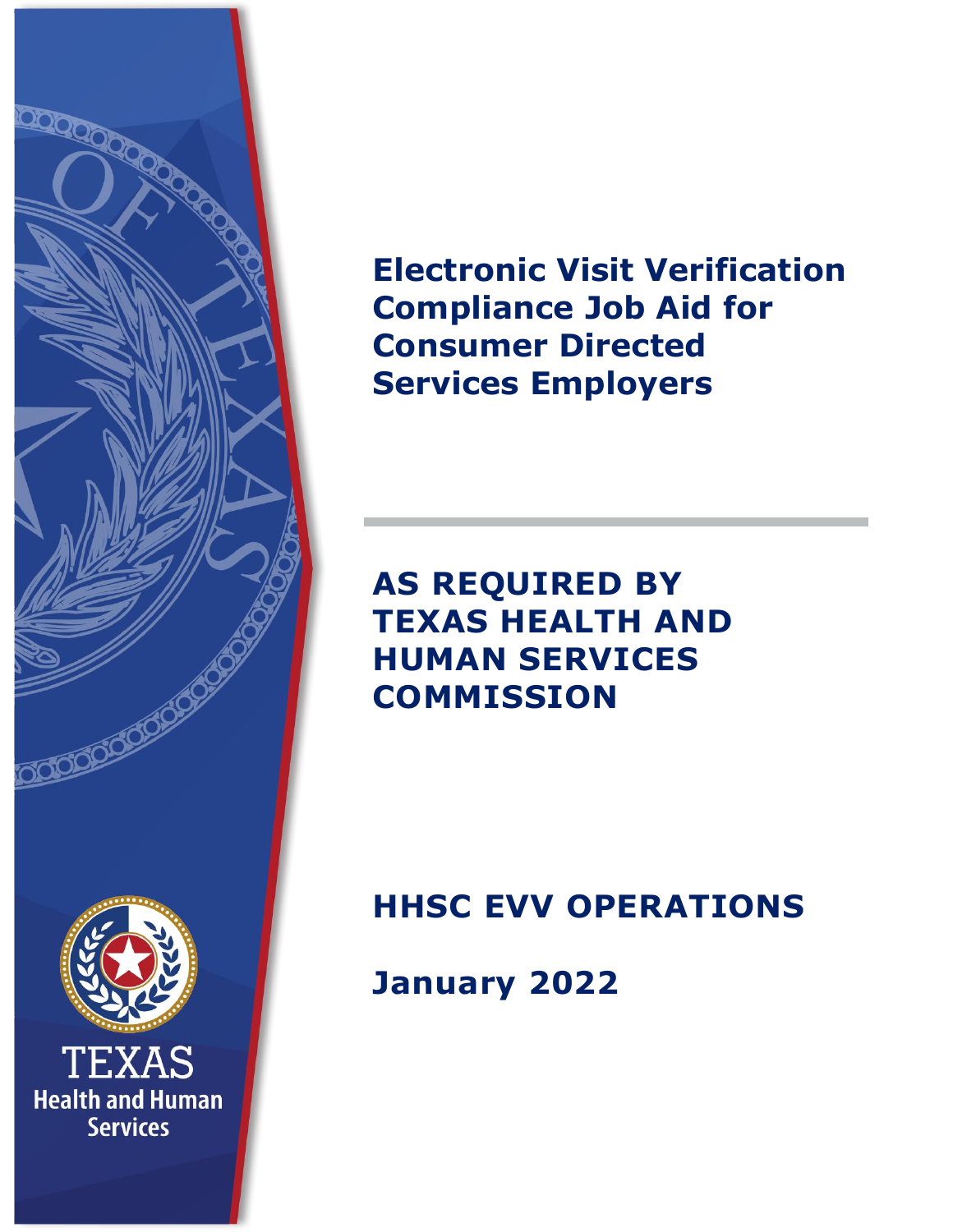# <span id="page-1-0"></span>PURPOSE

This Job Aid is for Consumer Directed Services (CDS) employers and provides guidance on how to stay in compliance with Electronic Visit Verification (EVV).

# TABLE OF CONTENTS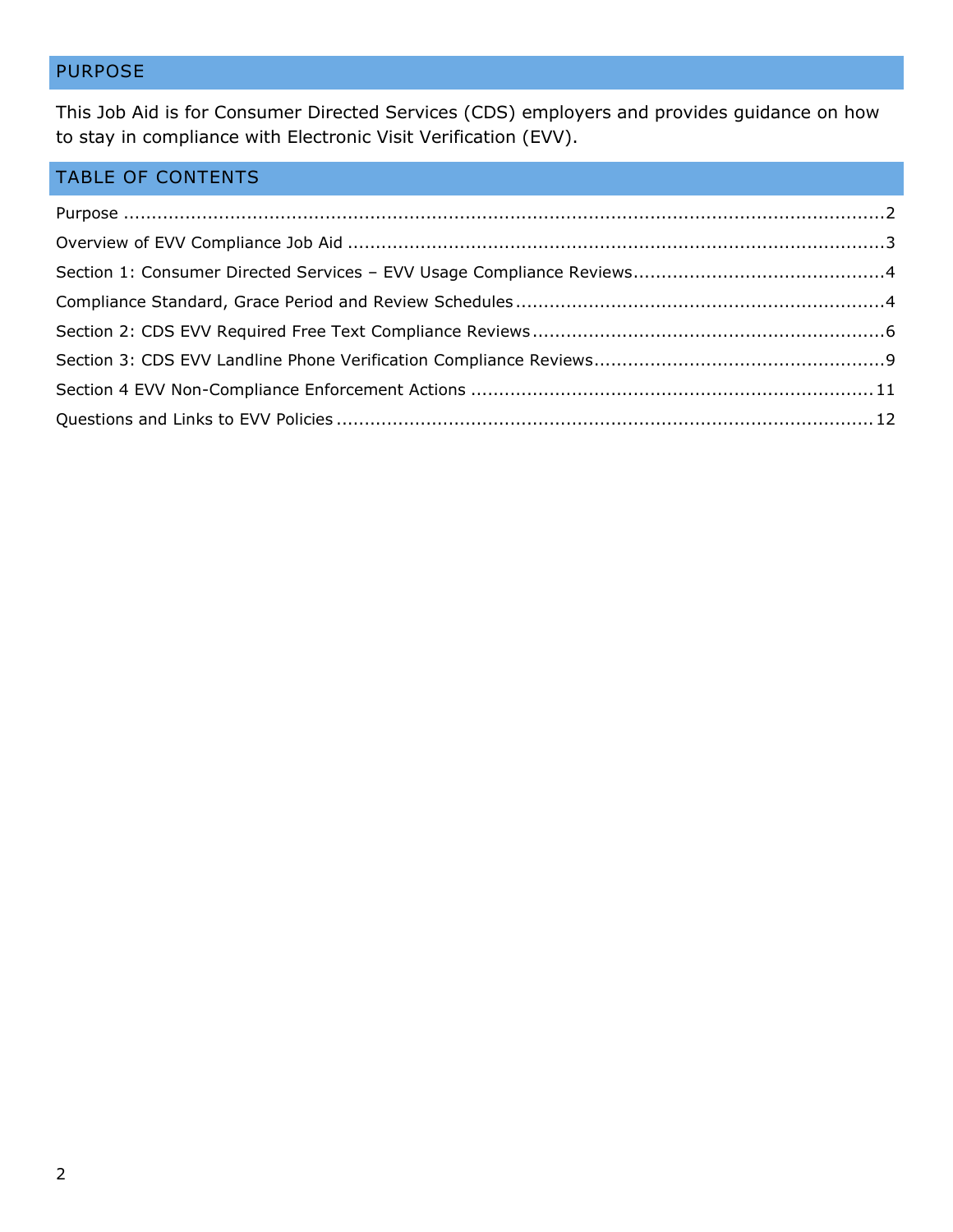# <span id="page-2-0"></span>OVERVIEW OF EVV COMPLIANCE JOB AID

There are three reviews payers will complete to ensure CDS employers stay in compliance with EVV. This Job Aid will review the three areas of compliance for CDS employers in three sections with a fourth section on EVV non-compliance enforcement actions.

| <b>Section</b> | <b>EVV Compliance Review</b>                   |
|----------------|------------------------------------------------|
|                | <b>EVV Usage Compliance Reviews</b>            |
|                | EVV Required Free Text Compliance Reviews      |
| 3              | <b>EVV Landline Phone Verification Reviews</b> |
|                | Non-Compliance Enforcement Actions             |

Each compliance section covers:

- Compliance standard
- Grace periods (if applicable)
- Review period schedules
- How to check for compliance
- Accessing the EVV compliance report
- Reviewing the EVV compliance report
- What to do if failing to meet compliance
- Tips for staying in compliance

This Job Aid is for all CDS employers who have chosen either: Option 1, 2, or 3 on Form 1722 [Employer's Selection for Electronic Visit Verification Responsibilities:](https://www.hhs.texas.gov/regulations/forms/1000-1999/form-1722-employers-selection-electronic-visit-verification-responsibilities)

| <b>Option 1</b> | The CDS employer agrees to complete all visit maintenance and approve their<br>employee's time worked in the EVV system.                                                                                                       |
|-----------------|--------------------------------------------------------------------------------------------------------------------------------------------------------------------------------------------------------------------------------|
| <b>Option 2</b> | The CDS employer elects to have their Financial Management Services Agency<br>(FMSA) complete all visit maintenance on their behalf; however, the CDS<br>employer will approve their employee's time worked in the EVV system. |
| <b>Option 3</b> | The CDS employer elects to have their FMSA complete all visit maintenance on<br>their behalf and confirm the employee's time worked in the EVV system based on<br>approval documentation from the CDS employer.                |

**Note:** CDS employers are monitored at the member level. (Member: Person who is receiving the Medicaid service)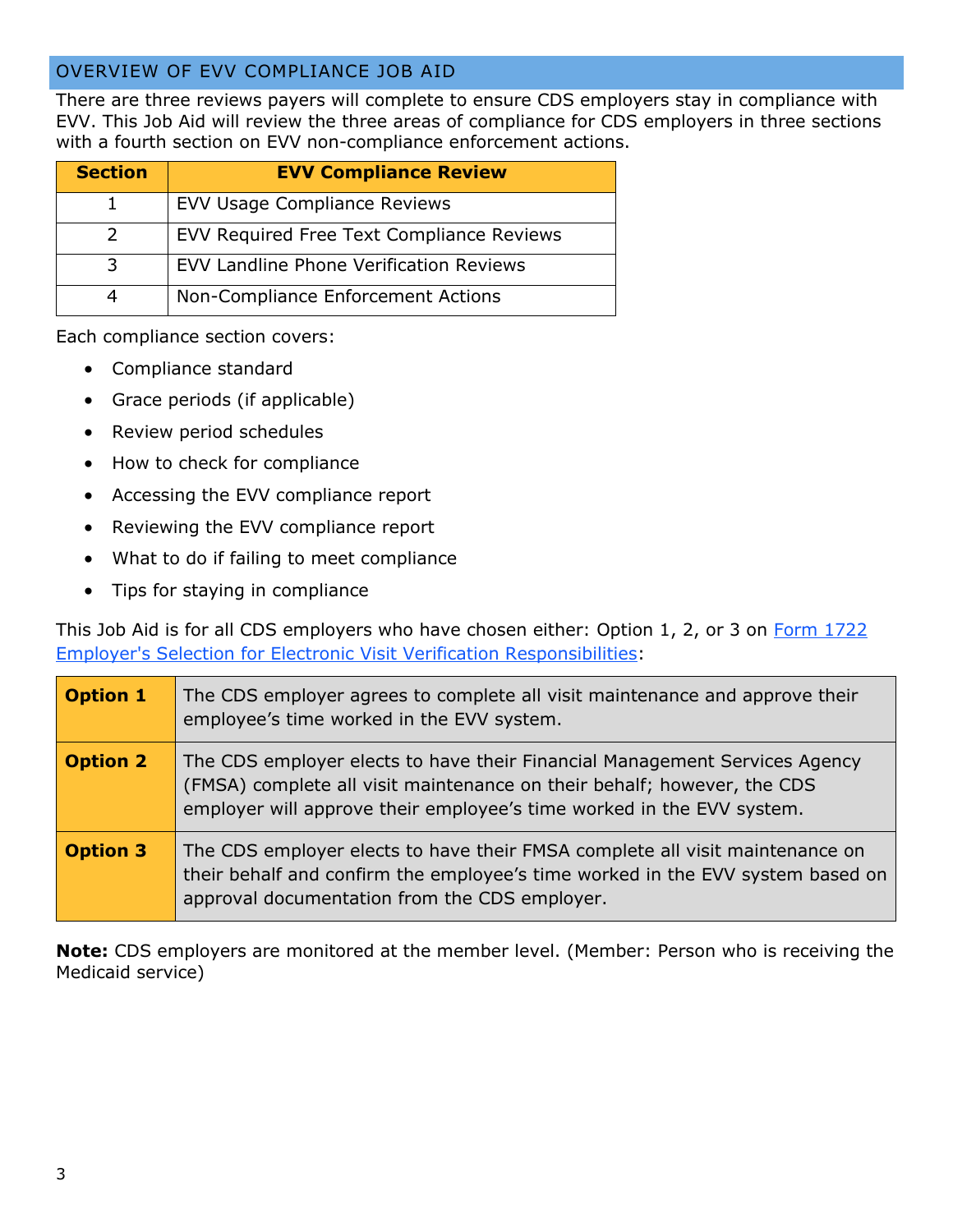# <span id="page-3-0"></span>SECTION 1: CONSUMER DIRECTED SERVICES – EVV USAGE COMPLIANCE REVIEWS

| <b>EVV Usage</b><br><b>Compliance</b><br><b>Standard</b><br>What                                   | EVV Usage Score of 80% rounded to the nearest whole percentage, each state<br>fiscal year quarter. EVV Usage Score = Manual EVV Visit Transactions Score<br>Compliance reviews for EVV Usage begins August 31, 2022.<br>Access the EVV CDS Employer Usage Report in the EVV system to monitor<br>$\bullet$<br>their EVV Usage Score. The report will be available in 2022.<br>The EVV Usage Score is based on the number of manual visits entered into the                                                                                                              |
|----------------------------------------------------------------------------------------------------|-------------------------------------------------------------------------------------------------------------------------------------------------------------------------------------------------------------------------------------------------------------------------------------------------------------------------------------------------------------------------------------------------------------------------------------------------------------------------------------------------------------------------------------------------------------------------|
| <b>Causes Non-</b><br><b>Compliance</b>                                                            | EVV system. Any time the CDS employee does not use the EVV system to<br>clock in when services begin and clock out when services end, the visit must<br>be manually entered into the EVV system.                                                                                                                                                                                                                                                                                                                                                                        |
| Grace<br><b>Period</b>                                                                             | Grace Period - $01/01/2021 - 8/31/2022$ : Implementation Group - Cures<br>Act Consumer Directed Services (CDS) implemented January 1, 2021.                                                                                                                                                                                                                                                                                                                                                                                                                             |
| <b>Review</b><br><b>Period</b><br><b>Schedule</b>                                                  | Review period schedule shows what dates of service will be monitored and<br>follows state fiscal year quarters.<br>For all quarters, the EVV usage reviews can take place any time after the visit<br>maintenance timeframe has passed from the last date of the quarter.<br><b>Quarter 1</b> Review Period: September, October, November<br>$\bullet$<br><b>Quarter 2</b> Review Period: December, January, February<br>$\bullet$<br><b>Quarter 3 Review Period: March, April, May</b><br>$\bullet$<br><b>Quarter 4 Review Period: June, July, August</b><br>$\bullet$ |
| <b>How to</b><br><b>Check for</b><br><b>Compliance</b>                                             | CDS employers will use the EVV Usage Report for CDS Employers to check<br>their EVV usage score. The report is currently available to FMSAs in the EVV<br>Portal and will be to CDS employers in the EVV system by August 2022.<br><b>Note:</b> Compliance for CDS employers on EVV usage is based on the number of<br>manual visits entered into the EVV system. It is very important to work with<br>the FMSA on providing information when it is requested.                                                                                                          |
| <b>Accessing</b><br>the EVV<br><b>Usage</b><br><b>Report for</b><br><b>CDS</b><br><b>Employers</b> | The CDS employer will need to work with their EVV vendor or their FMSAs<br>proprietary system operator (PSO) on instructions for how to access the EVV<br>Usage Report for CDS Employers in the EVV system when the report becomes<br>available.                                                                                                                                                                                                                                                                                                                        |

#### <span id="page-3-1"></span>COMPLIANCE STANDARD, GRACE PERIOD AND REVIEW SCHEDULES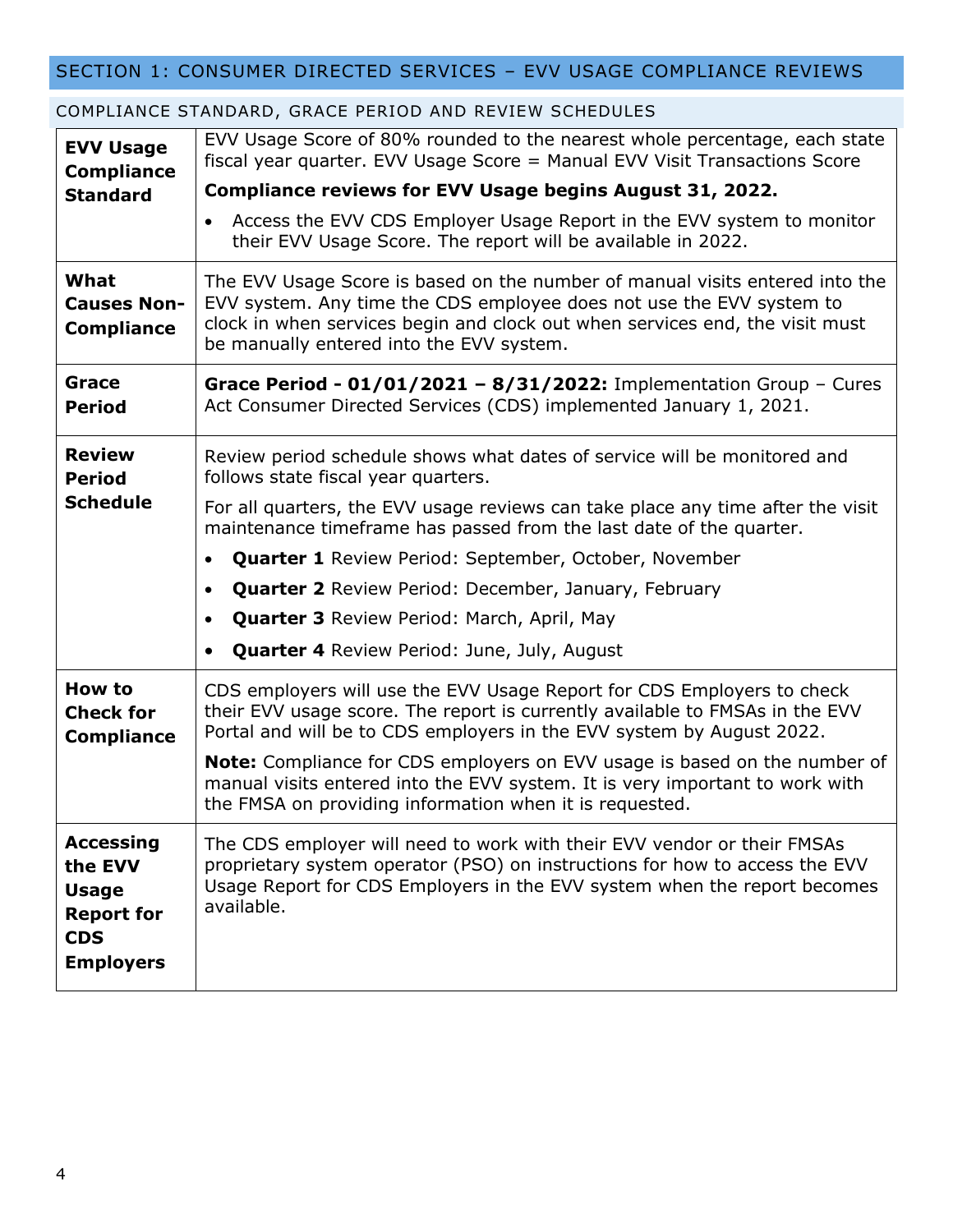| <b>Reviewing</b><br>the EVV                               | This is just an example of an EVV CDS Employer Usage Report. Each EVV<br>system will have its own version of the report.                                                                                                                                                                                                                                        |  |  |  |  |  |
|-----------------------------------------------------------|-----------------------------------------------------------------------------------------------------------------------------------------------------------------------------------------------------------------------------------------------------------------------------------------------------------------------------------------------------------------|--|--|--|--|--|
| <b>Usage</b><br><b>Report for</b><br><b>CDS</b>           | EVVCDSEMPUSG2022v1.0<br><b>EVV CDS Employer Usage Report</b><br>Filters :: [Fiscal Year: 2021] :: [Quarterly Range: Mar - May] :: [NPI/API: 123456790 ] :: [Service Delivery Option: CDS] :: [EVV Implementation Group: Cures Act Personal Care                                                                                                                 |  |  |  |  |  |
| <b>Employers</b>                                          | <b>Services (2021)]</b><br>Payer: MCO<br>The goal is to keep this number at zero by<br>making sure the employee clock in and out.                                                                                                                                                                                                                               |  |  |  |  |  |
|                                                           | <b>EVV Usage Details</b><br>Total Electronic Visit EVV Usage Score<br><b>CDS Employer Name CONSUMER</b><br><b>NPI/API</b><br><b>Total Accepted Visit</b><br><b>Total Manual Visit</b><br>1234567890<br><b>Transactions</b><br><b>Transactions</b><br><b>Transactions</b><br><b>DIRECTED</b><br><b>SERVICES</b><br><b>FMSA Name</b><br>67%<br><b>Medicaid ID</b> |  |  |  |  |  |
|                                                           | <b>NAMEFMSA</b><br>987654321<br><b>EVV System Name</b><br><b>EWSystem</b><br>In this report the CDS employer is below<br>EVV Usage Score: 67%<br>the compliance standard of 80%.                                                                                                                                                                                |  |  |  |  |  |
| <b>Tips for</b><br><b>Staying in</b><br><b>Compliance</b> | Make sure the CDS employee uses one of the three HHSC approved clock in<br>and clock out methods when service begin and when services end.<br>Mobile method<br>$\bullet$                                                                                                                                                                                        |  |  |  |  |  |
|                                                           | Home phone landline<br>Alternative device<br>$\epsilon$                                                                                                                                                                                                                                                                                                         |  |  |  |  |  |

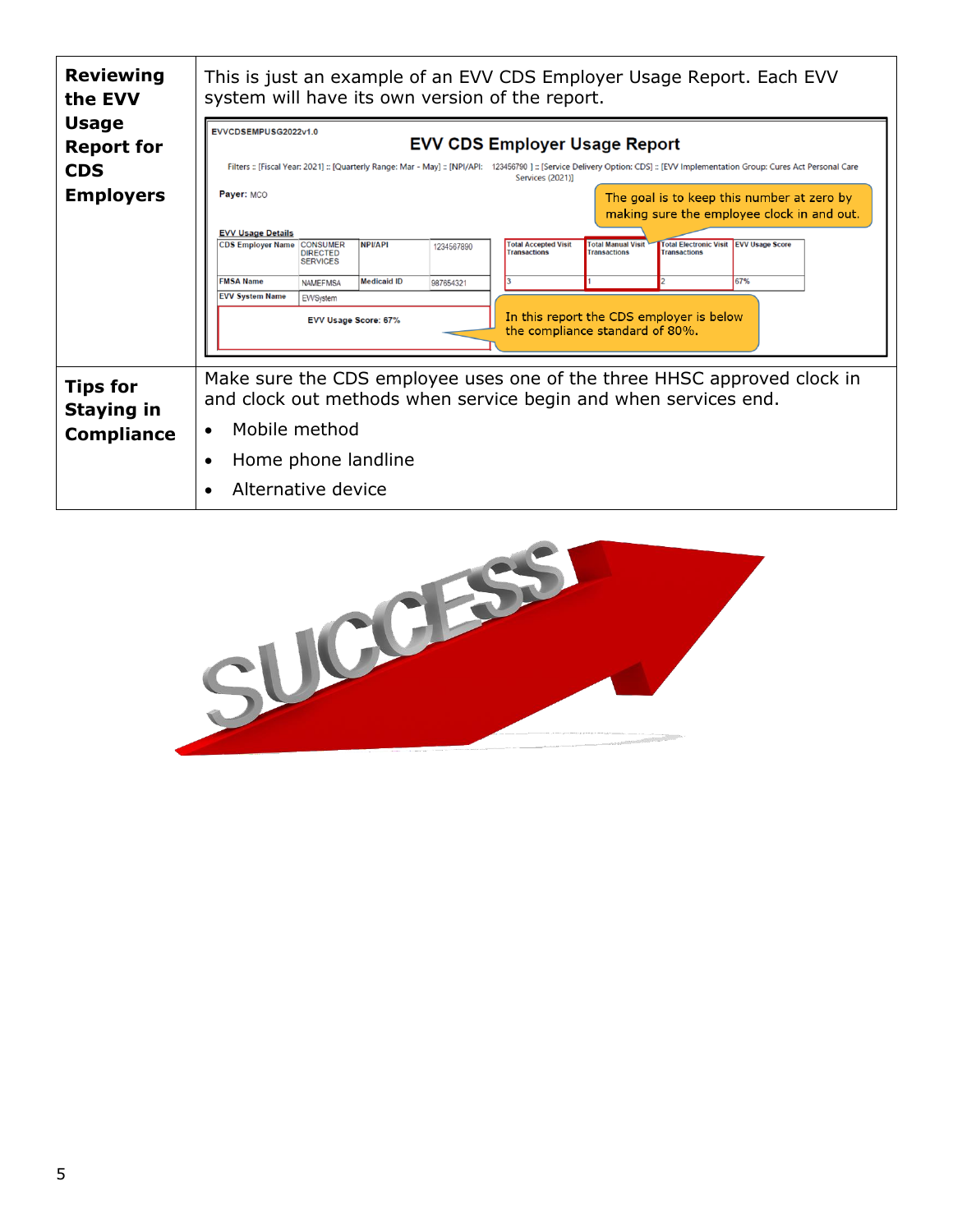<span id="page-5-0"></span>

|                                                                                              | SECTION 2: CDS EVV REQUIRED FREE TEXT COMPLIANCE REVIEWS                                                                                                                                                                                                                                                                                                                                                                                                                                                                                                   |
|----------------------------------------------------------------------------------------------|------------------------------------------------------------------------------------------------------------------------------------------------------------------------------------------------------------------------------------------------------------------------------------------------------------------------------------------------------------------------------------------------------------------------------------------------------------------------------------------------------------------------------------------------------------|
| <b>Free Text</b><br><b>Compliance</b><br><b>Standard</b><br>S Contraction of the Contraction | <b>CDS Employers:</b> Must ensure free text is entered for:<br>A missing clock in, clock out time, or both<br><b>Reason Code Numbers:</b><br>131-Emergency: Describe the nature of the emergency<br>$\circ$<br>600-Other: Describe what "other" means<br>$\circ$<br>900-Non-preferred: Enter the time EVV services began and ended<br>$\circ$<br>If missing free text:<br><b>Option 1 CDS Employers:</b> Must complete visit maintenance and enter missing<br>free text.<br><b>Option 2 or 3 CDS Employers:</b> Must provide required documentation to the |
|                                                                                              | FMSA to complete visit maintenance and enter free text for missing a clock in, a<br>clock out time, or both.<br><b>Note:</b> The CDS employer must work with their FMSA and provide information                                                                                                                                                                                                                                                                                                                                                            |
|                                                                                              | to the FMSA when it's requested.                                                                                                                                                                                                                                                                                                                                                                                                                                                                                                                           |
| What<br><b>Causes Non-</b><br><b>Compliance</b>                                              | Required free text not being entered when completing visit maintenance.<br>It's very important to enter required free text when completing visit<br>maintenance.                                                                                                                                                                                                                                                                                                                                                                                           |
| Grace<br><b>Period</b>                                                                       | Grace Period 01/01/2021 - 12/31/2021: Cures Act Personal Care<br>Services (CDS EVV implemented 01/01/2021)                                                                                                                                                                                                                                                                                                                                                                                                                                                 |
| <b>Review</b><br><b>Period</b><br><b>Schedule</b>                                            | Is at the HHSC's or MCO's (payer's) discretion and occurs any time after the<br>visit maintenance timeframe has expired.                                                                                                                                                                                                                                                                                                                                                                                                                                   |
| How to<br><b>Check</b><br><b>Compliance</b>                                                  | CDS employers may access the EVV Reason Code and Free Text report from<br>their EVV System.<br><b>Option 1:</b> May access the report through the EVV system. Contact the<br>EVV vendor or your FMSA for instructions on how to run the report.<br><b>Option 2 or 3:</b> Will have read only access – Contact the EVV vendor or<br>your FMSA for instructions on how to run the report.                                                                                                                                                                    |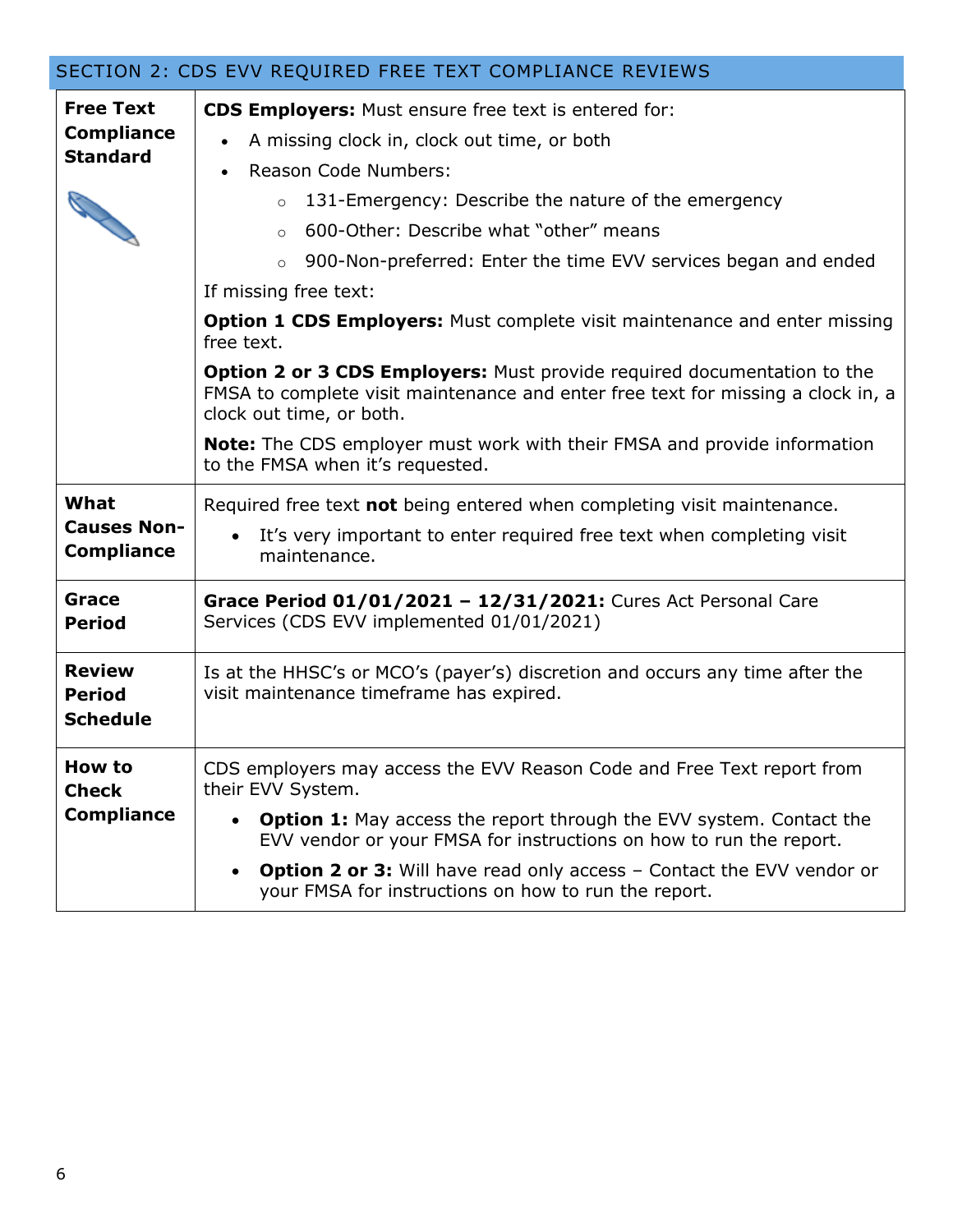| <b>Accessing the</b><br><b>EVV Reason</b><br><b>Code Usage</b><br>and Free Text<br><b>Report</b> | You will need to know what quarter and specific month you would like the data to reflect. Refer to EVV Policy<br>Handbook (HB) Section 10010 EVV Usage Reviews, for the months within a quarter.<br>Fiscal year refers to the state fiscal year which runs from Sept. 1 to Aug. 31.<br>See the examples below on pulling reports for Fiscal years.<br>$\bullet$<br>Fiscal year 2020 dates are: September 1, 2019 - August 31, 2020<br>$\circ$<br>Fiscal year 2021 dates are: September 1, 2020 - August 31, 2021<br>$\circ$ |                                                          |                                                                                                                   |                      |                                                                   |  |
|--------------------------------------------------------------------------------------------------|-----------------------------------------------------------------------------------------------------------------------------------------------------------------------------------------------------------------------------------------------------------------------------------------------------------------------------------------------------------------------------------------------------------------------------------------------------------------------------------------------------------------------------|----------------------------------------------------------|-------------------------------------------------------------------------------------------------------------------|----------------------|-------------------------------------------------------------------|--|
|                                                                                                  | <b>Select Report Parameters</b><br><b>NPI/API</b><br><b>All NPIs/APIs</b><br><b>Provider Number</b><br><b>TIN</b><br><b>Service Delivery Option</b><br><b>FMSA</b>                                                                                                                                                                                                                                                                                                                                                          | $\checkmark$<br><b>CDS</b><br>$\blacktriangledown$       | <b>Fiscal Year</b><br><b>Quarterly Range</b><br>Month<br><b>EVV Implementation Group</b><br>Cures Act Personal Ca |                      | <b>Payer Name</b><br><b>EVV System Name</b><br><b>Medicaid ID</b> |  |
| <b>Reviewing the</b><br><b>EVV Reason</b><br><b>Code Usage</b><br>and Free Text<br><b>Report</b> | The report will show a summary of reason codes (RC) to get an idea of which reason codes are used most<br>often. In this example, we see RC 600 is used more than others. The report can be run in excel format and<br>filtered for:<br>Missing a clock in, a clock out time, or both<br><b>Reason Code Numbers:</b><br>131-Emergency<br>$\circ$<br>600-Other<br>$\circ$<br>900-Non-preferred<br>$\circ$                                                                                                                    |                                                          |                                                                                                                   |                      |                                                                   |  |
|                                                                                                  | <b>Summary of Reason Codes</b><br><b>Reason Code Number</b><br><b>Reason Code</b><br><b>Reason Code Description</b><br>Count                                                                                                                                                                                                                                                                                                                                                                                                |                                                          |                                                                                                                   |                      |                                                                   |  |
|                                                                                                  | 600<br>900<br>900<br>900                                                                                                                                                                                                                                                                                                                                                                                                                                                                                                    | Other<br>Non-Preferred<br>Non-Preferred<br>Non-Preferred | Other<br>A - Failure to call in<br>B - Failure to call out<br>C - Failure to call in and out                      | 29<br>11<br>11<br>19 |                                                                   |  |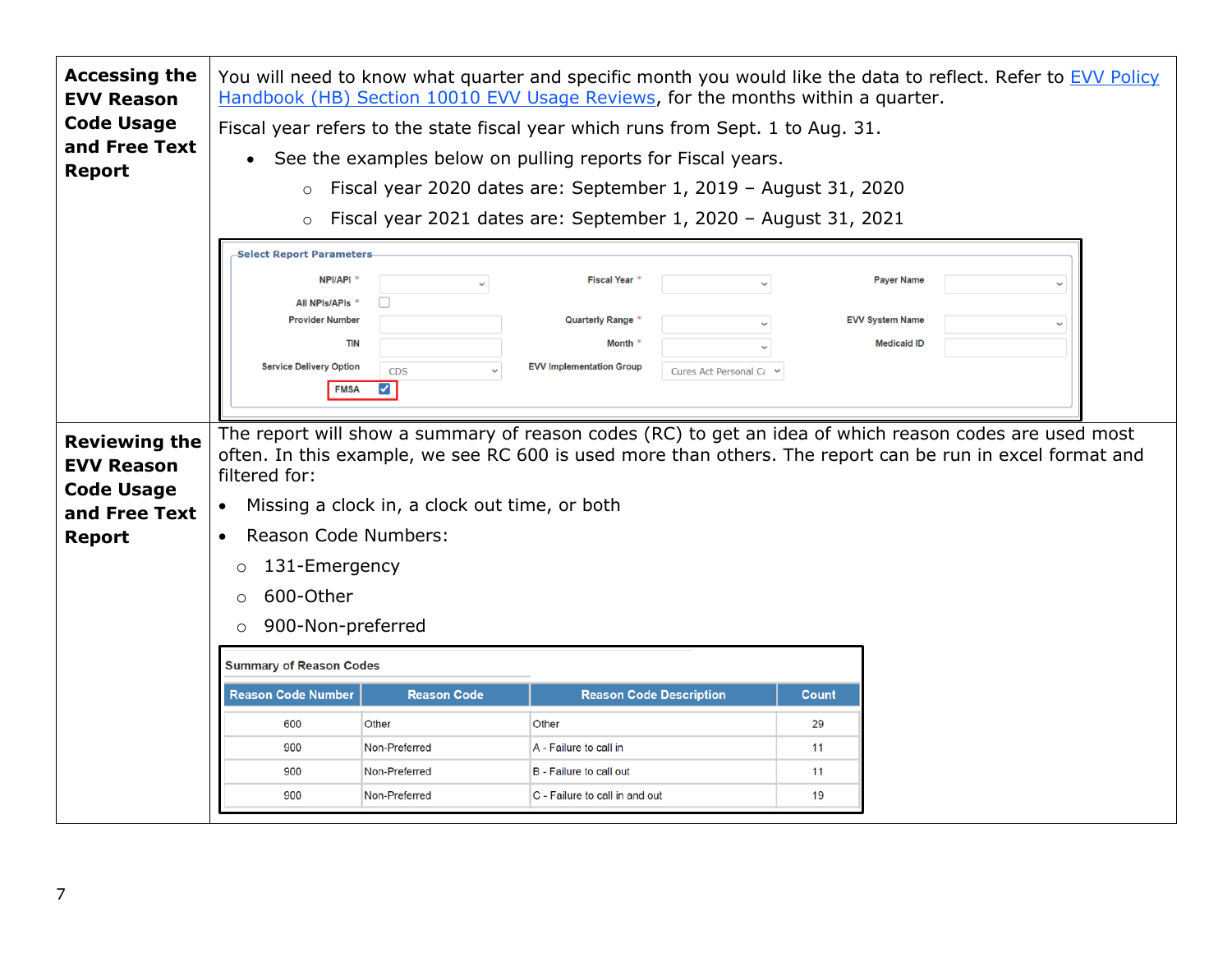|                                  |                                     |                                     |                        |                              | Filters :: [Year: 2021] :: Month: June] :: [NPI/API: 9999999999] :: [Service Delivery Option: CDS] |                                |                                          |                                                 |
|----------------------------------|-------------------------------------|-------------------------------------|------------------------|------------------------------|----------------------------------------------------------------------------------------------------|--------------------------------|------------------------------------------|-------------------------------------------------|
| <b>Medicaid ID</b>               | <b>Individual Last Name</b>         |                                     |                        | <b>Individual First Name</b> |                                                                                                    |                                |                                          |                                                 |
| 333333333                        | <b>SMITH</b>                        |                                     | JANE                   |                              |                                                                                                    |                                |                                          |                                                 |
| <b>EVV System</b><br><b>Name</b> | <b>Reason Code</b><br><b>Number</b> |                                     | <b>Reason Code</b>     |                              |                                                                                                    | <b>Reason Code Description</b> | <b>Total Count</b>                       | <b>Days Reason Code</b><br><b>Used in Month</b> |
| DataLogic                        | 900                                 | Non-Preferred                       |                        |                              | C - Failure to call in and out                                                                     |                                | 25                                       | 25                                              |
| <b>Visit Date</b>                | <b>Visit ID</b>                     | <b>Service Group</b>                | <b>Service</b><br>Code | <b>HCPCS</b>                 | <b>Modifiers</b>                                                                                   | <b>EVV Attendant ID</b>        |                                          |                                                 |
| <b>Actual Call</b><br>In.        | <b>Actual Call Out</b>              | <b>Reason Code</b><br><b>Number</b> |                        | <b>Reason Code</b>           | <b>Reason Code Description</b>                                                                     |                                | <b>Reason Code Free Text Description</b> |                                                 |
| 06/06/2021                       | 55555555501                         |                                     |                        | S5125                        | U3:UC:U7:                                                                                          | 9999JONES                      |                                          |                                                 |
|                                  |                                     | 900                                 |                        | Non-Preferred                | C - Failure to call in and out                                                                     |                                | 8 a.m. & 5 p.m.                          |                                                 |
| 06/07/2021                       | 55555555502                         |                                     |                        | S5125                        | U3:UC:U7:                                                                                          | 9999JONES                      |                                          |                                                 |
|                                  |                                     | 900                                 |                        | Non-Preferred                | C - Failure to call in and out                                                                     |                                | 8 a.m. & 5 p.m.                          |                                                 |
| 06/08/2021                       | 55555555503                         |                                     |                        | S5125                        | U3:UC:U7:                                                                                          | 9999JONES                      |                                          |                                                 |
|                                  |                                     | 900                                 |                        | Non-Preferred                | C - Failure to call in and out                                                                     |                                | 8 a.m. & 5 p.m.                          |                                                 |
| 06/09/2021                       | 55555555504                         |                                     |                        | S5125                        | U3:UC:U7:                                                                                          | 9999JONES                      |                                          |                                                 |
|                                  |                                     | 900                                 |                        | Non-Preferred                | C - Failure to call in and out                                                                     |                                | 8 a.m. & 5 p.m.                          |                                                 |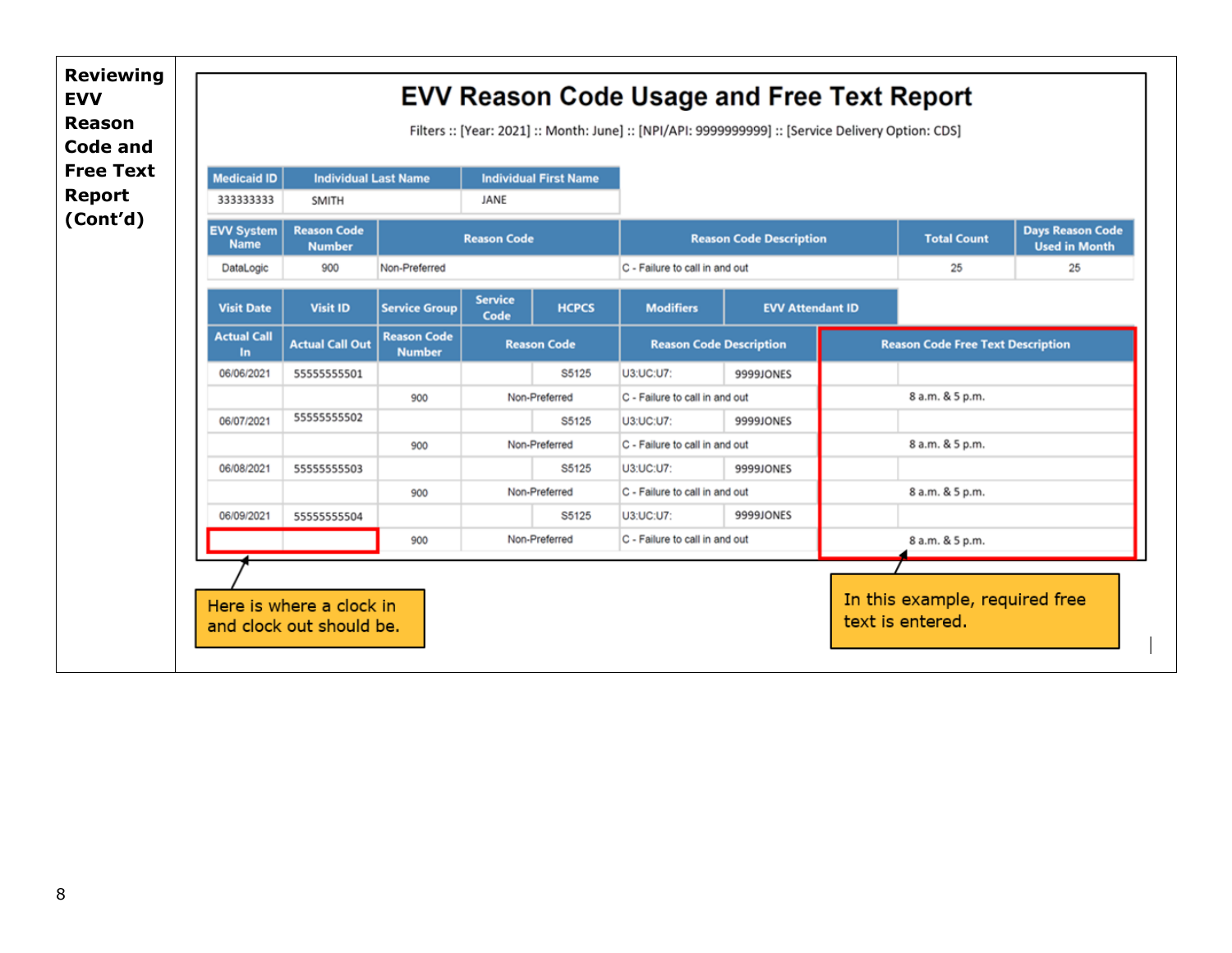| <b>Tips for</b><br><b>Staying in</b><br><b>Compliance</b> | • Monitor EVV Reason Code and Free Text report to ensure required free<br>text is entered                                                                   |
|-----------------------------------------------------------|-------------------------------------------------------------------------------------------------------------------------------------------------------------|
|                                                           | • Filter EVV Reason Code Usage and Free Text report or the EVV Visit Log<br>Report by Reason Code Numbers to ensure free text is entered.                   |
|                                                           | 131-Emergency – Nature of emergency<br>$\circ$                                                                                                              |
|                                                           | $\circ$ 600-Other – Explanation for using RC 600                                                                                                            |
|                                                           | 900-Non-preferred - Missing clock in and clock out times (i.e.,<br>$\circ$<br>Actual clock in 9 a.m. and actual clock out 4 p.m., or 9 a.m. - 4<br>$p.m.$ ) |

<span id="page-8-0"></span>

|                                                                                                        | SECTION 3: CDS EVV LANDLINE PHONE VERIFICATION COMPLIANCE REVIEWS                                                                                                                                                                                                      |
|--------------------------------------------------------------------------------------------------------|------------------------------------------------------------------------------------------------------------------------------------------------------------------------------------------------------------------------------------------------------------------------|
| <b>EVV Landline</b><br><b>Phone</b><br><b>Verification</b><br><b>Compliance</b><br><b>Standard</b>     | Must be a landline phone number if a landline phone is chosen as the clock in<br>and clock out method.<br>Unallowable phone types include cellular phones, cellular enabled devices such<br>as tablets and smart watches.                                              |
| <b>What Causes</b><br>Non-<br><b>Compliance</b>                                                        | When the CDS employer has chosen the home phone landline as the primary<br>clock in and clock out method, but the CDS employee calls in using an<br>unallowable phone type, such as a mobile phone.                                                                    |
| <b>Grace Period</b>                                                                                    | Grace Period 01/01/2020 - 12/31/2021: Cures Act Personal Care<br>Services (CDS EVV implemented 01/01/2021)                                                                                                                                                             |
| <b>Review</b><br><b>Period</b><br><b>Schedule</b>                                                      | At the payer's discretion any time after the date of the visit.                                                                                                                                                                                                        |
| <b>How to</b><br><b>Check for</b><br><b>Compliance</b>                                                 | The CDS employer will use the EVV Landline Phone Verification Report located<br>in the EVV system to check if the home phone landline chosen as the primary<br>clock in and clock out method, is an allowable phone type and to ensure the<br>phone number is updated. |
| <b>Accessing</b><br>the EVV<br><b>Landline</b><br><b>Phone</b><br><b>Verification</b><br><b>Report</b> | The CDS employer will contact their EVV vendor or the FMSAs proprietary<br>system operator (PSO) if the FMSA has purchased or developed their own EVV<br>system.                                                                                                       |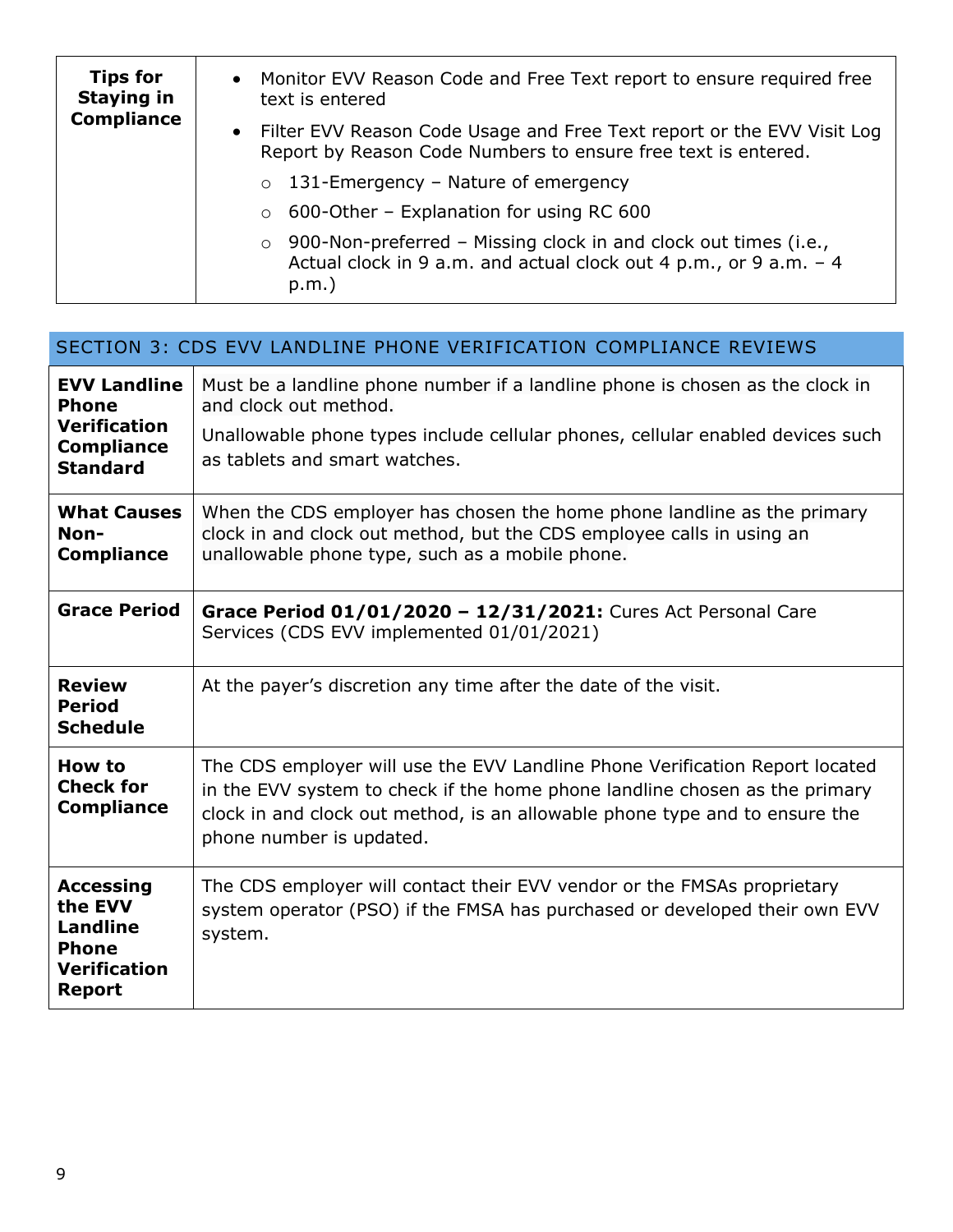

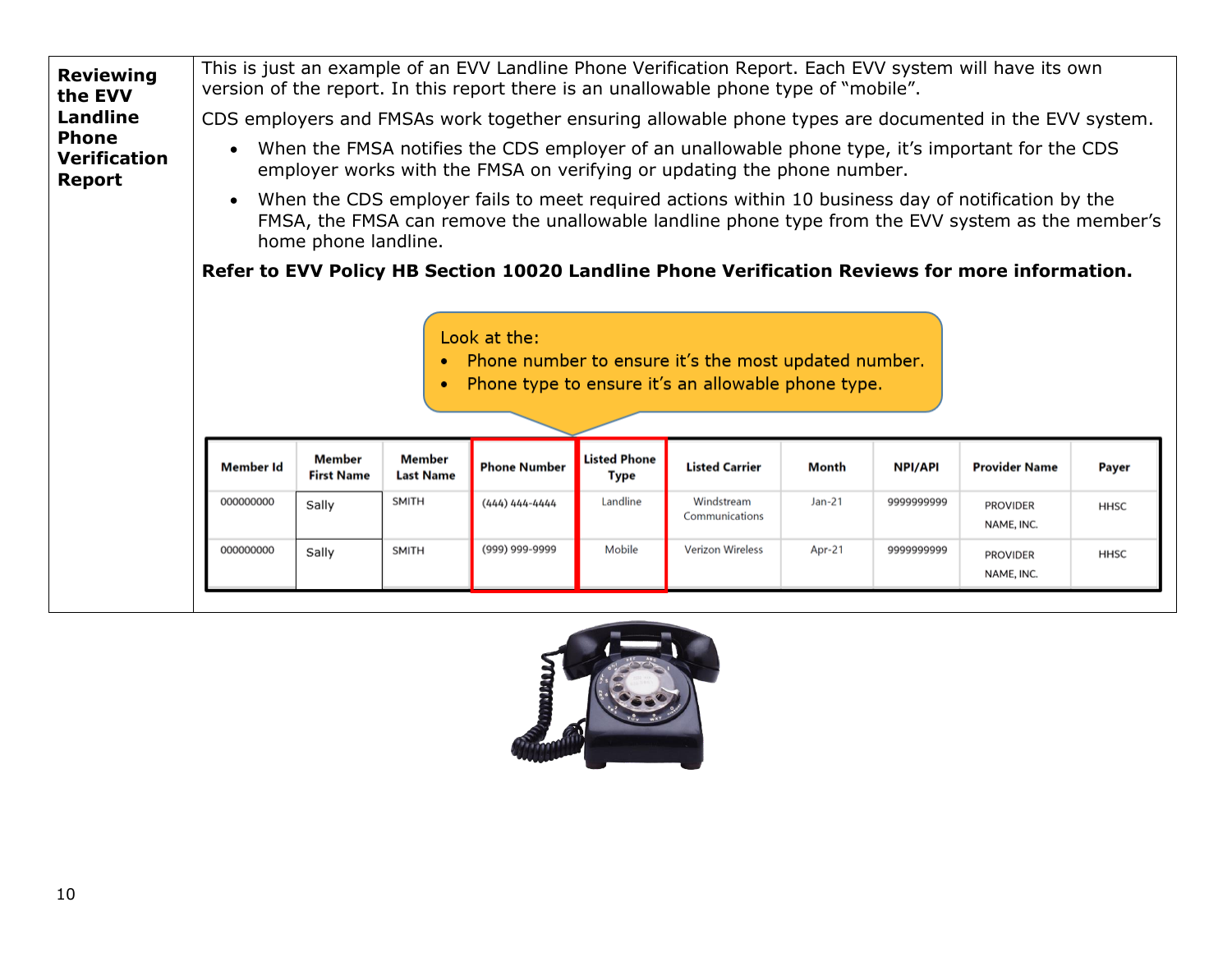| <b>Tips for</b><br><b>Staying in</b><br><b>Compliance</b> | • Review the EVV Landline Phone Verification Report on a regular basis.<br>o Option 1 or 2 CDS Employers: Run and review the EVV Landline<br>Phone Verification Report on a regular basis. (Must run the report<br>at least monthly) |
|-----------------------------------------------------------|--------------------------------------------------------------------------------------------------------------------------------------------------------------------------------------------------------------------------------------|
|                                                           | $\circ$ Option 3 CDS Employers: Run and review the report on a regular<br>basis. (Must run at least monthly)                                                                                                                         |
|                                                           | Keep phone numbers updated in the EVV system and keep FMSA<br>$\bullet$<br>updated                                                                                                                                                   |
|                                                           | • Ensure CDS employees use the home phone landline if it's the clock in<br>and clock out method chosen. If the landline is not available for use,<br>document the reason it was unavailable.                                         |

<span id="page-10-0"></span>

|                                                            | SECTION 4 EVV NON-COMPLIANCE ENFORCEMENT ACTIONS                                                                                                                                                                                                                                                                                                                                                                        |
|------------------------------------------------------------|-------------------------------------------------------------------------------------------------------------------------------------------------------------------------------------------------------------------------------------------------------------------------------------------------------------------------------------------------------------------------------------------------------------------------|
| <b>EVV Non-</b><br><b>Compliance</b><br><b>Enforcement</b> | Refer to TAC 40, Part 1, Chapter 41, Subchapter B, Rule Section<br>$\bullet$<br>41.221 relating to the FMSA placing the CDS employer on a Corrective<br>Action Plan (CAP).                                                                                                                                                                                                                                              |
| <b>Actions</b>                                             | A written CAP must include:                                                                                                                                                                                                                                                                                                                                                                                             |
|                                                            | $\circ$ the reason the corrective action plan is required                                                                                                                                                                                                                                                                                                                                                               |
|                                                            | $\circ$ the action to be taken                                                                                                                                                                                                                                                                                                                                                                                          |
|                                                            | the person responsible for each action                                                                                                                                                                                                                                                                                                                                                                                  |
|                                                            | $\circ$ the date the action must be completed                                                                                                                                                                                                                                                                                                                                                                           |
|                                                            | An employer or DR may request assistance in the development or<br>$\circ$<br>implementation of a corrective action plan from the FMSA or others if<br>the plan is related to employer responsibilities.<br>Also refer to Guidance for FMSAs When CDS Employers Do Not Perform<br>$\bullet$<br>EVV Responsibilities notice posted on Jan. 14, 2022 in reference to CDS<br>employers not performing EVV responsibilities. |